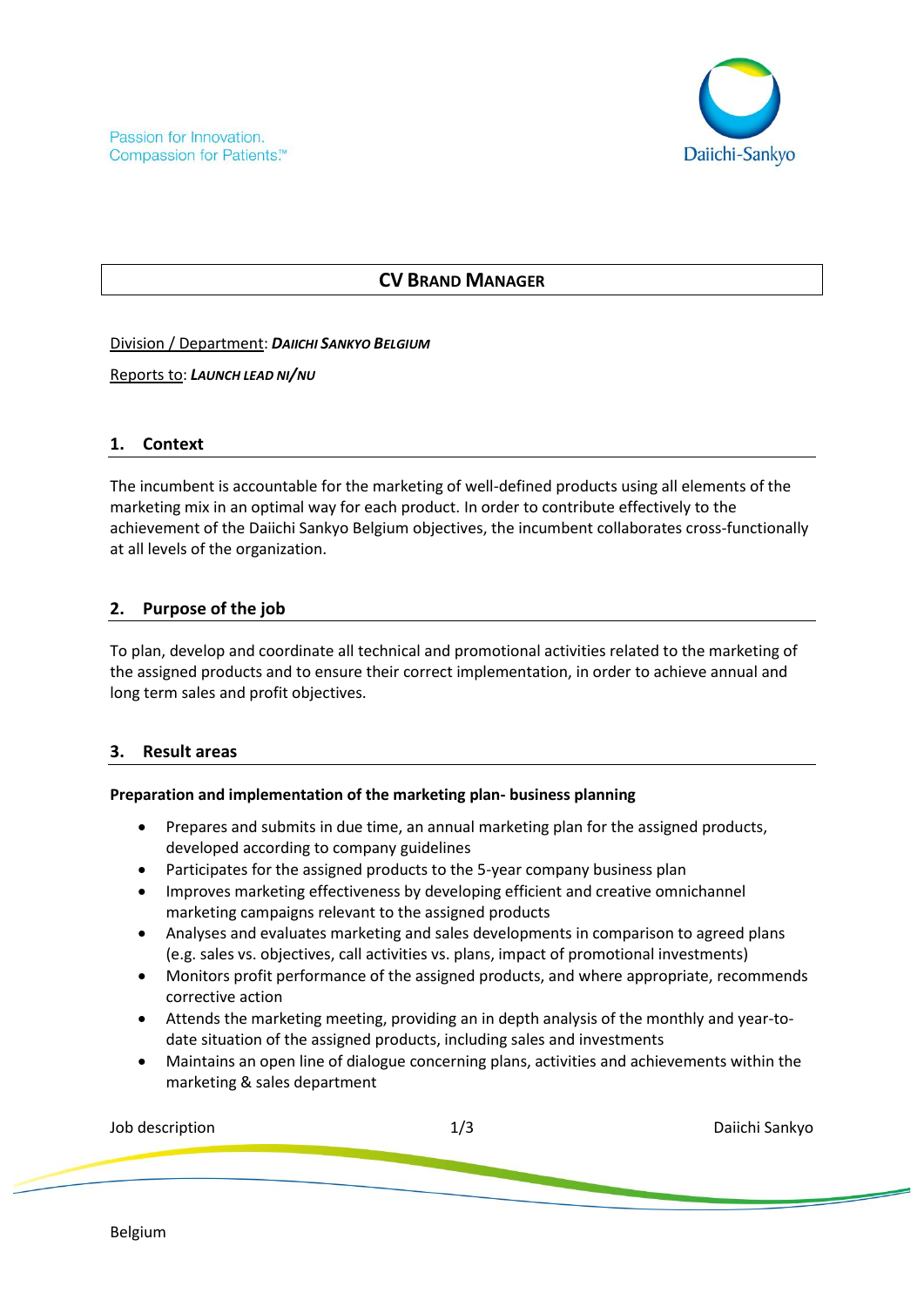

### **Product and market intelligence**

- Maintains a high level of product, therapy and disease knowledge. Develops the necessary expertise on established, new and future competitive developments within therapy areas of responsibility
- Maintains documentation files on assigned products, therapy areas, diseases and competitive products
- Becomes the expert on all relevant commercial data such as sales history, market share, market size, growth rate and pricing strategy relating to the assigned and competitive products
- Analyzes the sales promotion activities and communication methods of competitive products and reports on any relevant findings
- Provides a central information service to general, marketing and sales management. Answers enquiries from sales force. External questions coming from health professionals will be coordinated with the medical/R.A. department
- Keeps well informed on all existing clinical data and results of clinical trials (assigned products and competition)
- Conducts for assigned products and competition, detailed analysis of qualitative and quantitative research surveys and syndicated studies

### **Promotional material**

- Proposes, creates and implements promotional and omnichannel actions for the assigned products in line with the marketing plan :
	- o Promotional plans to achieve these strategies
	- o Pre-testing of strategies and promotional materials where necessary
	- o Presentation of promotional and omnichannel plans to the sales force
- Coordinates the production of all sales promotional material for assigned products. If appropriate, briefs the advertising agencies regarding the creation of all proposed promotional material in accordance with approved plans.
- Monitors and respects the product related expense budgets laid out in the marketing plan.
- Ensures full compliance with the SOP procedure for the release of promotional material
- Adhere to all legal requirements for the promotion of pharmaceutical products.

## **Support to the sales force and field feedback**

- Provides in due time and in line with the approved expenditures for the assigned products, optimal logistic support to the sales force in terms of appropriate marketing strategies, promotional platforms and direct/indirect promotional materials.
- Ensure that all planned material is available for sales force use, in accordance with the cycle plans and respective product strategy.

Job description 2/3 Daiichi Sankyo